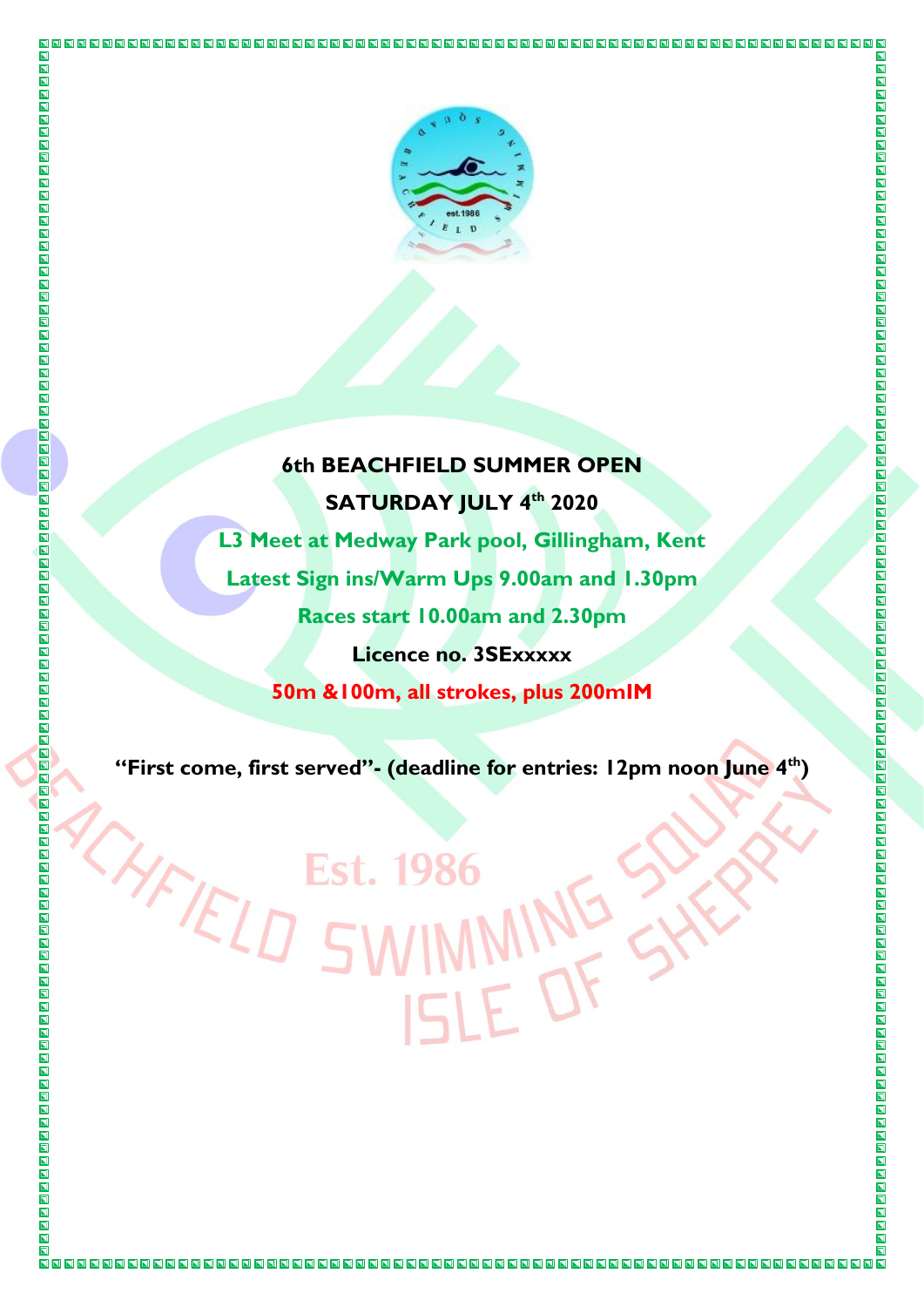

### **6th BEACHFIELD SUMMER OPEN 2020**

**Beachfield Swimming Squad invite you to our Open Meet L3 short course on Saturday July 4th 2020 at the "fast" Medway Park, Gillingham, Kent**

**Get those PBs, County and Regional Times at this gala!** 

### **Licence no. 3SExxxxx**

This licensed gala will be conducted under the rules and technical regulations of Swim England

### **Meet Details:**

 $\overline{\mathbf{L}}$ 

 $\overline{\mathbf{u}}$ 

OOOO

靣  $\overline{\mathbf{E}}$  $\overline{\blacksquare}$  $\overline{\mathbf{z}}$ 

 $\blacksquare$ 

OOOO

 $\overline{\blacksquare}$  $\overline{\mathbf{z}}$ 

 $\overline{\blacksquare}$  $\overline{\mathbf{u}}$  $\blacksquare$ 

 $\overline{\mathbf{z}}$ ם<br>מ  $\overline{\mathbf{z}}$  $\Box$ 同

四四四四

 $\blacksquare$ 

OOO 同 同

INDEN

**NNDDDDD** 

 $\bar{\mathbf{z}}$ 

**NND** 

 $\overline{\blacksquare}$ 

 $\blacksquare$ 

 $\blacksquare$ 

口口口

司  $\overline{\blacksquare}$  $\overline{\blacksquare}$  $\overline{\mathbf{p}}$ 

 $\overline{\blacksquare}$  $\overline{\mathbf{u}}$ 

OOOO

 $\overline{\mathbf{E}}$ 

 $\overline{\blacksquare}$ 

 $\overline{\mathbf{z}}$  $\overline{\blacksquare}$  $\overline{\mathbf{p}}$ 

OOO

 $\blacksquare$  $\blacksquare$ 

OOOOO

 $\blacksquare$ 

 $\overline{\blacksquare}$  $\overline{\mathbf{a}}$ 

- 1. Beachfield Swimming Squad invite you to a L3 Short Course 50m all strokes, 100m all strokes and 200mlM Open Gala on Saturday July 4th at Medway Park. The meet will start at 9am and finish at 5.30pm, or earlier, with a short break in the middle. There will be electronic timing and the times will be sent to British Swimming for inclusion in the rankings.
- 2. There will be medals awarded to the top six male and female swimmers in each individual event HDW in the age categories 9, 10, 11, 12, 13, 14 & 15+ years old. Age as on July 4th 2020.
- 3. There will be a "top club" trophy for the gala as a whole based on points scored  $1st = 10$ ,  $2nd = 9$  and so on, in each event.
- 4. There will be a top swimmer award (on points from their best 4 races) for each age group for both boys and girls with a £10 cash prize.
- **5. NEW THIS YEAR: Swimmers who break a BSO age group record will receive a £10 cash prize for each record broken. Those who also beat an All- Age Meet Record will receive a further £10.**
- 6. There are no qualifying times, so anyone can enter any event, as long as he/she has not swum faster than the short course Upper Limit Times published below over the past 12 months. Such swimmers may participate in a time trial – space permitting.
- 7. Entries are on a first come, first served, basis. Please get your entries in soon. The deadline for receipt of entries is 12pm noon on June 4<sup>th</sup> 2020. This meet has closed to entries well before the deadline in its previous 5 incarnations so please enter ASAP. A Hytek Entry File will be made available for clubs to download and use from http://www.beachfieldswim.net/, should they wish to make entries that way, by the 1st of March 2020.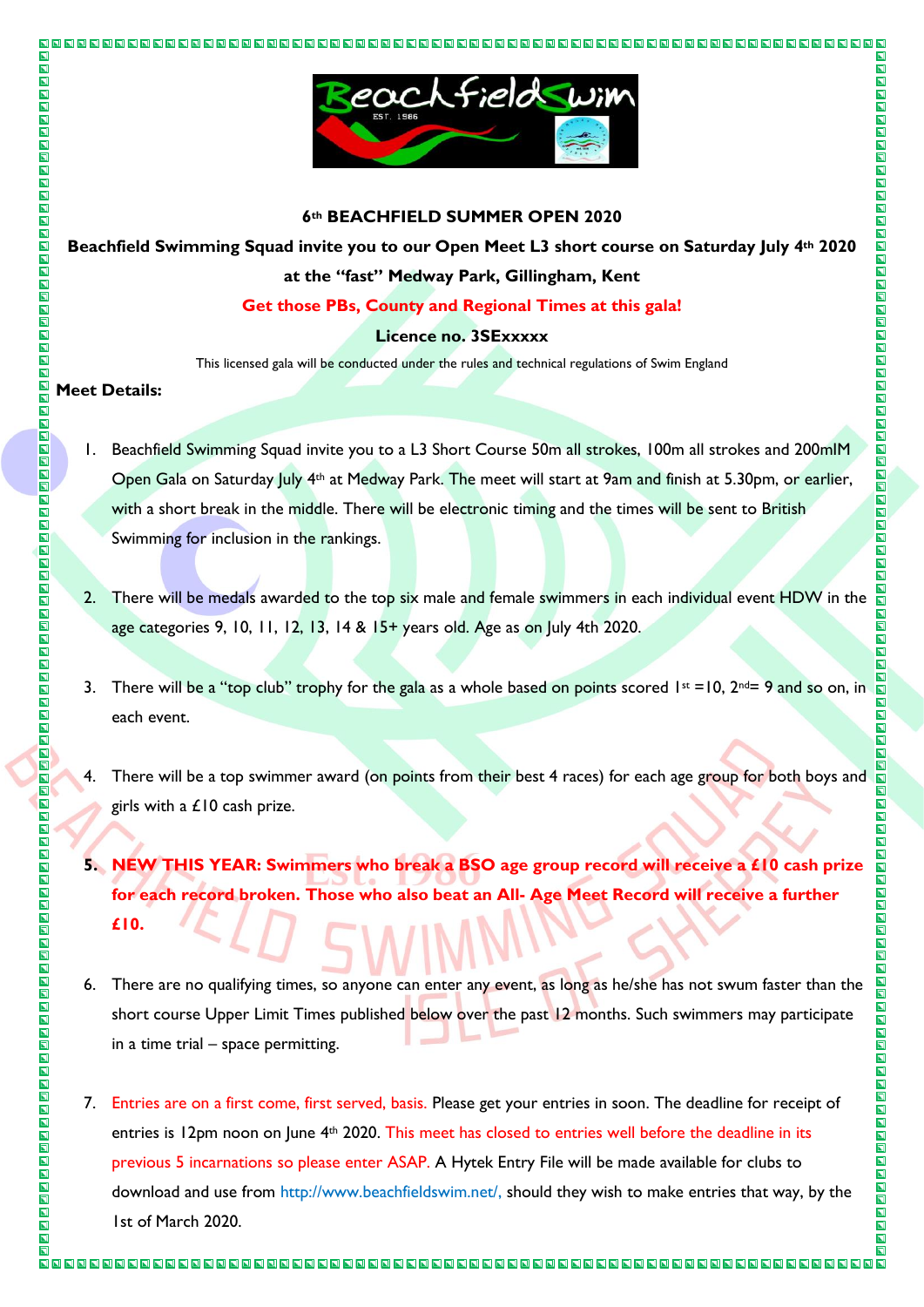9. Swimmers should sign in for Session 1 before 9am. warm up starts at 9.00am. Session 1 races start at 10.00am. Session 2 sign in before 1.30pm; warm up time 1.30pm approx.; races start at 2.30pm approx.



 $\overline{\blacksquare}$ 

00000000000

0000000000

0000000000

 $\boxed{\blacksquare}$ 

 $\blacksquare$ OO

 $\blacksquare$ 

**NNNN** 

OOO

E

回回

 $\overline{\mathbf{z}}$ 

 $\overline{\blacksquare}$ 

囗  $\overline{\mathbf{N}}$ 

 $\blacksquare$  $\overline{\mathbf{N}}$ 

同

 $\overline{\blacksquare}$  $\blacksquare$ 

同  $\overline{\blacksquare}$ 

 $\blacksquare$ 

OOOO

同

 $\overline{\blacksquare}$ 

 $\overline{\mathbf{z}}$ 

**NAGAZIO** 

 $\overline{\mathbf{L}}$  $\blacksquare$ 

OOOOO

 $\overline{\blacksquare}$  $\overline{\blacksquare}$ 

 $\overline{\mathbf{N}}$ 

### **Rules and conditions:**

000000000000000000

 $\overline{\mathbf{N}}$ 

 $\overline{\mathbf{z}}$ 

 $\blacksquare$ <u>ія</u><br>П 同 靣  $\overline{\mathbf{M}}$  $\overline{\mathbf{N}}$  $\overline{\blacksquare}$  $\overline{\blacksquare}$  $\overline{\mathbf{z}}$  $\blacksquare$ 

OOO 同  $\overline{\mathbf{z}}$ 回 靣  $\overline{\mathbf{u}}$ 

回  $\blacksquare$  $\overline{\mathbf{N}}$  $\overline{\mathbf{N}}$ 同 同 同 **NN** 

 $\blacksquare$ 

 $\overline{\mathbf{z}}$ 

同  $\overline{\mathbf{u}}$ 同

 $\overline{\mathbf{N}}$ 囗

 $\blacksquare$ 

 $\overline{\mathbf{N}}$ 

 $\overline{\mathbf{N}}$  $\Box$ 同 靣

 $\overline{\mathbf{N}}$ 

 $\blacksquare$  $\overline{\mathbf{h}}$ 

回

 $\blacksquare$ 回

 $\overline{\mathbf{N}}$ 

 $\blacksquare$ 

同

回

 $\blacksquare$ 

回

同 同 囗  $\overline{\mathbf{N}}$  $\Box$ 

 $\overline{\mathbf{N}}$ 

 $\overline{\mathbf{N}}$ 

 $\overline{\mathbf{z}}$ 

 $\overline{\mathbf{N}}$ 

 $\overline{\mathbf{z}}$  $\overline{\mathbf{N}}$ 

囗

同  $\overline{\mathbf{z}}$  $\overline{\mathbf{N}}$  $\overline{\bf N}$  $\overline{\mathbf{N}}$  $\overline{\mathbf{N}}$ 高

 $\blacksquare$ 

同

**Rules:** The meet will be run in accordance with Swim England Laws and Technical Rules. The one start rule will be in operation throughout the meet with over the top starts in all events, including backstroke, when deemed advisable by the lead referee.

**Information:** For further information please contact johngking 19@live.com

**All swimmers:** Must be members of a club affiliated to Swim England and cat2 registered with Swim England.

**Data Protection:** Entries may be held on a computer solely for the purposes of this competition and consent, as required by the Data Protection Act 1984, to the holding of personal information on computer will be deemed to have been given by the submission of the entry. Personal Data will be available for inspection during the Meet on application to the Promoters. Results will be sent to rankings.

**Starts:** It is the responsibility of the competitors, coaches and clubs, to ensure that all swimmers are competent to the standard of the ASA competitive start award, to perform a shallow racing dive into the water. In the event of a false start, swimmers should perform a safe entry with a shallow racing dive and not fall into the water. Swimmers are reminded that they are permitted to start in the water for all events, but must advise the referee of this prior to the start of their heat.

**Secondary Strobe:** There is a secondary strobe available – please inform the referee before the session starts when it will be required.

**Warm up:** During the warm-up, swimmers and coaches must ensure that they (and swimmers in their charge) take  $\overline{p}$  no action that would endanger themselves or others. The instructions of Pool Lifeguards or others in authority must be obeyed immediately.

**Safety:** Everyone attending the event must familiarise themselves with the location of the Emergency Exits, which must be kept clear at all times. Due to limited space poolside everyone is asked to observe all normal precautions in the pool area and when moving around the sports centre, to ensure their own safety and that of others. Anyone observing anything they consider to be a safety hazard must report it to one of the Meet Organiser's representatives. The pool depths are **2m** at the starting end of the pool and **1.10m** at the shallow end of the pool. ALL SWIMMERS MUST WEAR SUITABLE FOOTWEAR AND TOPS WHEN IN THE STEWARDING AREA OR WHEN LEAVING POOLSIDE

**Behaviour:** The organisers and the pool management reserve the right to remove any swimmer or spectator from the pool area whose behaviour is either against the pool rules or the efficient running of the meet. Stewards will be patrolling the sports centre and anyone found causing damage or seriously misbehaving, will be banned from the meet and refused entry to the building.

**Security:** Competitors are advised not to leave their belongings unattended and to ensure valuables are placed in a locked locker or deposited with someone for safekeeping. Neither Beachfield Swimming Squad nor the Pool Management will be held responsible for property that is lost.

**Litter:** Competitors and spectators are asked to place all litter in the receptacles provided and not to leave it on the floor, particularly in the spectator gallery, where it may become a safety hazard.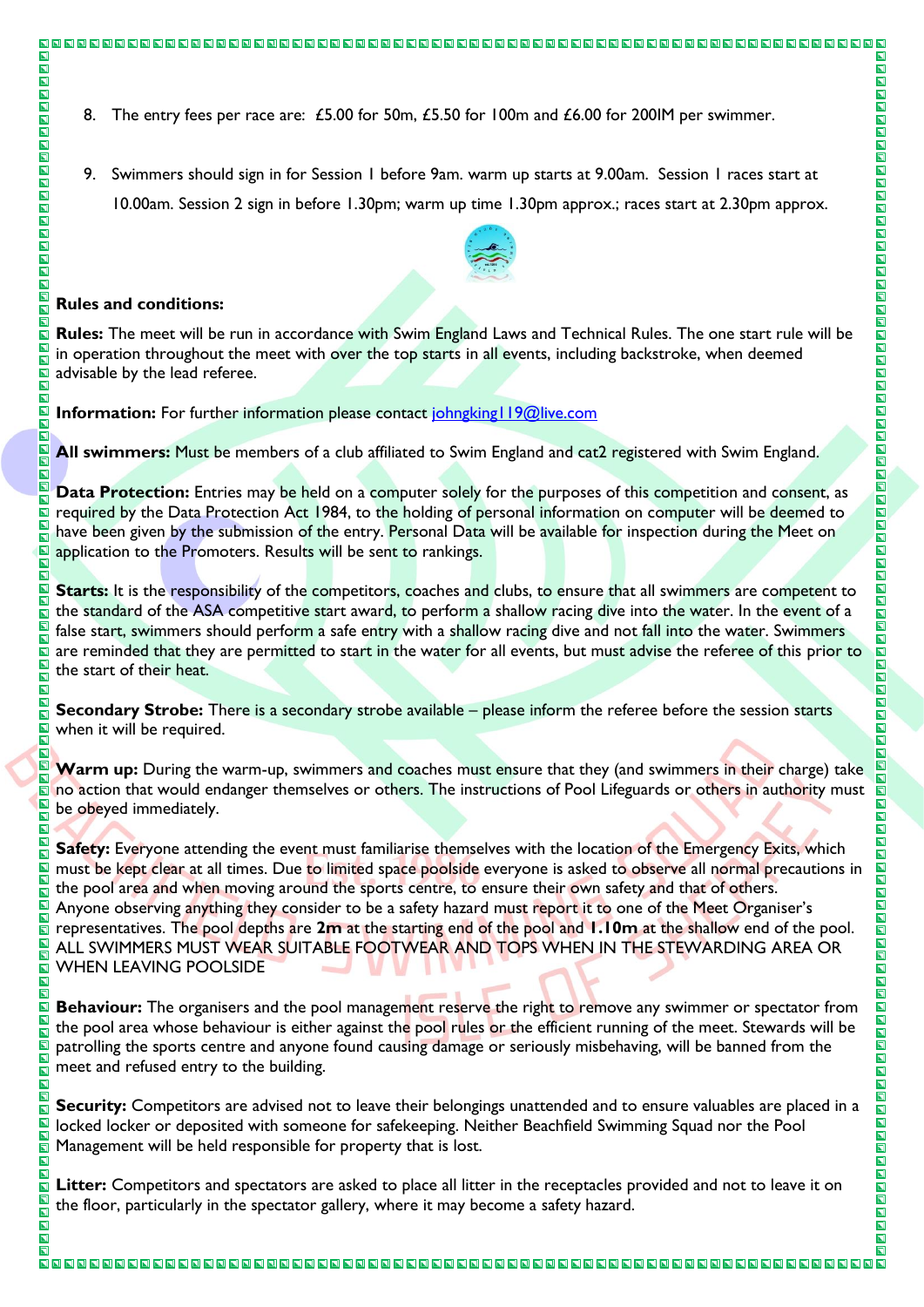**Pool passes:** Coach/Team manager pool passes are £12 each. A maximum of 3 passes may be issued to each club. For child protection reasons, these must all be pre-ordered at the time of submitting entries. Coaches' passes will be collected on the day of the gala. For the purposes of child protection, no persons, unless officials, staff, coaches or team managers displaying a valid pass, shall be allowed on poolside.

**Warm Up:** Coaches must supervise their swimmers at all times during the warm up. A warm up schedule will be  $\overline{\mathbf{z}}$ available 15 minutes before the start of the warm up session at the starting end of the pool.

**Spectator Entry:** Admission prices are as follows: Adults £5.00, Programmes £2. Raffle tickets will be available to purchase at £1.00 per strip.  $\overline{\blacksquare}$ 

**Official Photographer:** There is likely to be an official meet photographer present. If you do not want him/her to take photos of your son or daughter, please inform the meet promoter in advance.

**Spectator Photography:** Spectators wishing to take photography (including the use of mobile phones to do this) must do so in accordance with the Swim England Child Safeguarding Policy and Procedures (Wavepower). Photos by parents/relatives must be focused on their own children only. Flash photography is prohibited at all times.

**Live Results:** these will be available on Meet Mobile.

000000000000000000000000000000

 $\overline{\mathbf{N}}$ 

 $\overline{\mathbf{z}}$ 

 $\blacksquare$  $\overline{\mathbf{z}}$  $\overline{\mathbf{N}}$ 同

 $\blacksquare$ 

同

 $\overline{\mathbf{z}}$ 

 $\overline{\mathbf{N}}$ 

N<br>N  $\overline{\mathbf{h}}$  $\overline{\mathbf{n}}$ 

 $\overline{\blacksquare}$ 

 $\overline{\mathbf{z}}$ 

 $\overline{\blacksquare}$ 

回

 $\overline{\blacksquare}$  $\overline{\mathbf{z}}$  $\overline{\mathbf{N}}$  $\overline{\mathbf{h}}$  $\Box$ 

 $\overline{\mathbf{E}}$ 回回  $\blacksquare$ 

 $\overline{\mathbf{z}}$ 

<u>іл</u> 同 回

 $\blacksquare$ 

OOO

OOO  $\overline{\blacksquare}$ 

靣  $\blacksquare$ 

 $\overline{\mathbf{z}}$  $\overline{\blacksquare}$ 

 $\blacksquare$ 

 $\Box$ 

四四四

 $\overline{\mathbf{N}}$  $\overline{\blacksquare}$  $\overline{\mathbf{z}}$  $\frac{\square}{\square}$ 

 $\overline{\blacksquare}$  $\overline{\blacksquare}$ 回

 $\overline{\mathbf{z}}$  $\overline{\mathbf{N}}$ 靣  $\overline{\blacksquare}$  $\overline{\mathbf{N}}$  $\overline{\mathbf{z}}$ 回  $\overline{\mathbf{z}}$  $\overline{\mathbf{N}}$  $\blacksquare$  $\overline{\mathbf{z}}$ 

 $\blacksquare$  $\blacksquare$ 

OOOOO

 $\overline{\blacksquare}$  $\overline{\blacksquare}$ 

 $\overline{\mathbf{a}}$ 

 $\overline{\mathbf{N}}$ 

### **John King - Meet Promoter 21st February 2020**

**[Johngking119@live.com](mailto:Johngking119@live.com)**

**Programme of Races:** Beachfield Swimming Squad Summer Open L3 SC Saturday July 4th 2020 Session 1: Sign in by 9am; Warm Up 9.00am; Start 10.00am. 1.30pm); Start (about 2.30pm).

- 1. Boys' 200m IM
- 2. Girls' 200m IM
- 3. Boys' 50m Breaststroke
- 4. Girls' 50m Breaststroke
- 5. Boys' 100m Backstroke
- 6. Girls' 100m Backstroke
- 7. Boys' 50m Butterfly
- 8. Girls' 50m Butterfly
- 9. Boys' 100m Free
- End about 5.30pm

Session 2: Sign in by 1.30pm; Warm Up (about

 $\overline{\mathbf{z}}$ 

OOOO

同

 $\bar{\mathbf{h}}$  $\blacksquare$ 

 $\overline{\mathbf{N}}$ **NDDD** 

 $\overline{\blacksquare}$ 

 $\overline{\mathbf{u}}$  $\blacksquare$ 

 $\blacksquare$ 

**N N N N** 

**NNNNNN** 

 $\boxed{\blacksquare}$  $\Box$ 

OO

OOOO

OOOO

回回

IN<br>D

 $\overline{\blacksquare}$ 

 $\blacksquare$ 

 $\blacksquare$ 

**NNNNNNNN** 

 $\blacksquare$ 

o da da da da da da da d

 $\overline{\mathbf{B}}$ 

**NAGAZO** 

 $\overline{\blacksquare}$ 

 $\overline{\mathbf{N}}$ 

- 10. Girls' 100m Free
- 11. Boys 50m Back
- 12. Girls 50m Back
- 13. Boys' 100m Butterfly
- 14. Girls' 100m Butterfly
- 15. Boys' 50m Free
- 16. Girls' 50m Free
- 17. Boys' 100m Breaststroke
- 18. Girls' 100m Breaststroke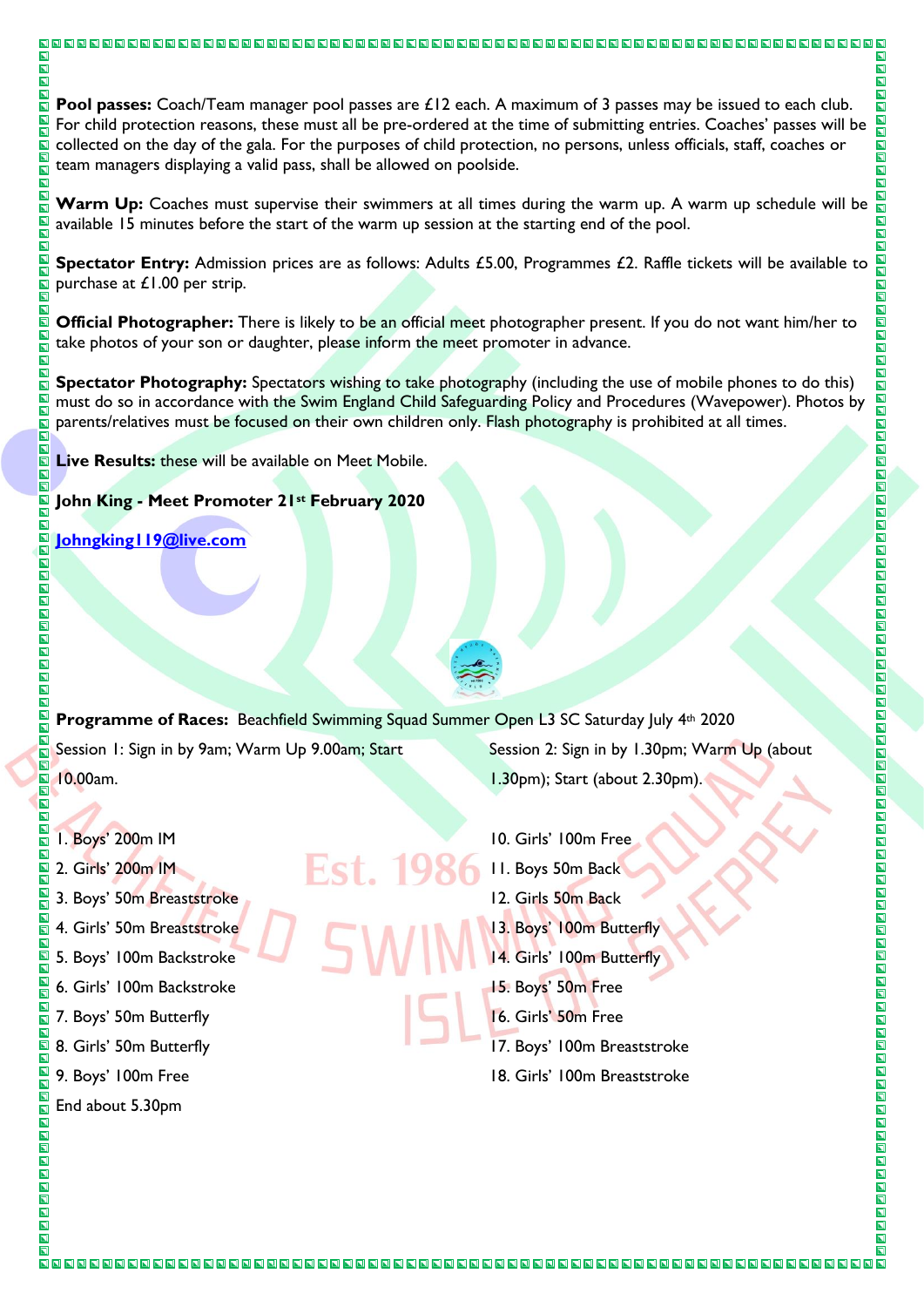

### There are no qualifying times

| $\overline{\mathbf{z}}$<br>$\overline{\mathbf{N}}$<br>There are no qualifying times<br>$\overline{\mathbf{z}}$<br>$\blacksquare$<br>Upper Limit Times (short course) - Swimmers must be no faster than:<br>同 |         |         |         |         |                                     |         |         |         |         |
|--------------------------------------------------------------------------------------------------------------------------------------------------------------------------------------------------------------|---------|---------|---------|---------|-------------------------------------|---------|---------|---------|---------|
| <b>Event Girls</b>                                                                                                                                                                                           | 9/10    | 11/12   | $13/14$ | $15+$   | <b>Event Boys</b>                   | 9/10    | 11/12   | 13/14   | $15+$   |
| 200IM                                                                                                                                                                                                        | 2.40.00 | 2.30.00 | 2.16.00 | 2.10.00 | 200IM                               | 2.40.00 | 2.27.00 | 2.06.00 | 2.02.00 |
| 50m Free                                                                                                                                                                                                     | 30.00   | 28.00   | 26.00   | 24.00   | 50m Free                            | 30.00   | 28.00   | 25.00   | 22.00   |
| 50 <sub>m</sub><br><b>Butterfly</b>                                                                                                                                                                          | 32.00   | 31.00   | 27.00   | 26.00   | 50 <sub>m</sub><br><b>Butterfly</b> | 32.00   | 30.00   | 26.00   | 24.00   |
| 50 <sub>m</sub>                                                                                                                                                                                              | 36.00   | 33.00   | 32.00   | 31.00   | 50 <sub>m</sub>                     | 36.00   | 33.00   | 31.00   | 29.00   |
| <b>Breaststroke</b>                                                                                                                                                                                          |         |         |         |         | <b>Breaststroke</b>                 |         |         |         |         |
| 50 <sub>m</sub>                                                                                                                                                                                              | 33.00   | 32.00   | 29.00   | 26.50   | 50 <sub>m</sub>                     | 33.00   | 32.00   | 28.00   | 26.00   |
| <b>Backstroke</b>                                                                                                                                                                                            |         |         |         |         | <b>Backstroke</b>                   |         |         |         |         |
| 100m Free                                                                                                                                                                                                    | 1.01.00 | 59.00   | 57.00   | 56.00   | 100m Free                           | 00.10.1 | 57.00   | 52.00   | 49.00   |
| <b>100m</b>                                                                                                                                                                                                  | 1.10.00 | 1.09.00 | 1.02.00 | 1.00.00 | <b>100m</b>                         | 1.10.00 | 1.08.00 | 58.00   | 56.00   |
| <b>Butterfly</b>                                                                                                                                                                                             |         |         |         |         | <b>Butterfly</b>                    |         |         |         |         |
| 100m                                                                                                                                                                                                         | 1.21.00 | 1.17.00 | 1.12.00 | 1.07.00 | 100 <sub>m</sub>                    | 1.21.00 | 1.17.00 | 1.07.00 | 1.03.00 |
| <b>Breaststroke</b>                                                                                                                                                                                          |         |         |         |         | <b>Breaststroke</b>                 |         |         |         |         |
| 100 <sub>m</sub>                                                                                                                                                                                             | 1.10.00 | 1.08.00 | 1.01.00 | 1.00.00 | 100m                                | 1.10.00 | 1.08.00 | 58.00   | 56.00   |
|                                                                                                                                                                                                              |         |         |         |         | <b>Backstroke</b>                   |         |         |         |         |
| <b>Backstroke</b><br>Age as on July 4th 2020                                                                                                                                                                 |         |         |         |         |                                     |         |         |         |         |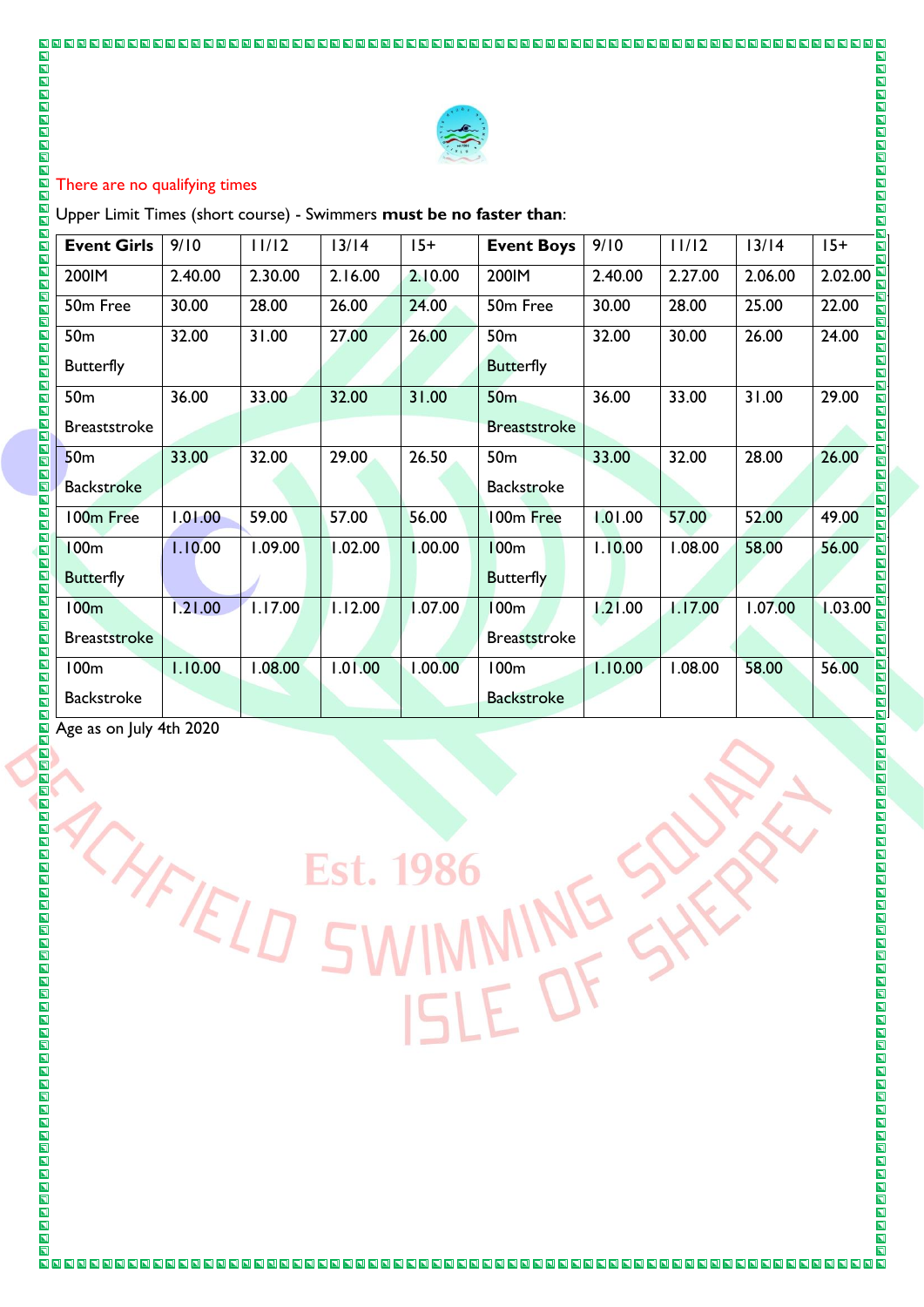

OOOOOOOOO

000000000000000000000

00000000000

00000000000000000000000000

| Full Name of Swimmer:                                                                                     |                              |                                       |
|-----------------------------------------------------------------------------------------------------------|------------------------------|---------------------------------------|
| ASA number:                                                                                               |                              | Club:                                 |
| $d.o.b.$ :                                                                                                | Gender:<br>m or f (ring one) |                                       |
| Age at 4/7/20 (ring one of): 9yrs 10yrs 11yrs 12yrs 13 years, 14 years, 15+ years                         |                              |                                       |
| Name of Contact (e.g. parent)                                                                             |                              |                                       |
| E mail address of Contact (e.g. parent):                                                                  |                              | Telephone of Contact (e.g. parent):   |
| House address of contact (e.g. parent):                                                                   |                              |                                       |
| Tick the events you wish to enter and give the swimmer's short course personal best time (or choose NT if |                              |                                       |
| he/she hasn't got a PB in this event)                                                                     |                              |                                       |
| Event                                                                                                     | $\sqrt{or x}$                | Short Course Entry Time (LC converted |
|                                                                                                           |                              | times are permitted)                  |
| 200 IM (£6)                                                                                               |                              |                                       |
| 50m Free (£5.00)                                                                                          |                              |                                       |
| 50m Backstroke (£5.00)                                                                                    |                              |                                       |
| 50m Butterfly (£5.00)                                                                                     |                              |                                       |
| 50m Breaststroke (£5.00)                                                                                  |                              |                                       |
| 100m Free (£5.50)                                                                                         |                              |                                       |
| 100m Backstroke (£5.50)                                                                                   |                              |                                       |
| 100m Butterfly (£5.50)                                                                                    |                              |                                       |
|                                                                                                           |                              |                                       |

Fill this in (or use your own club's form) and give to your club gala admissions secretary, or if entering as an individual, post to BSS c/o John King, Aisondel, Sexburga Drive, Minster on Sea, Kent ME12 2LB including a cheque for the correct amount payable to "BSS" \*. Deadline to reach me is 12pm noon on June 4th 2020.

 $\overline{\blacksquare}$  $\overline{\blacksquare}$  $\blacksquare$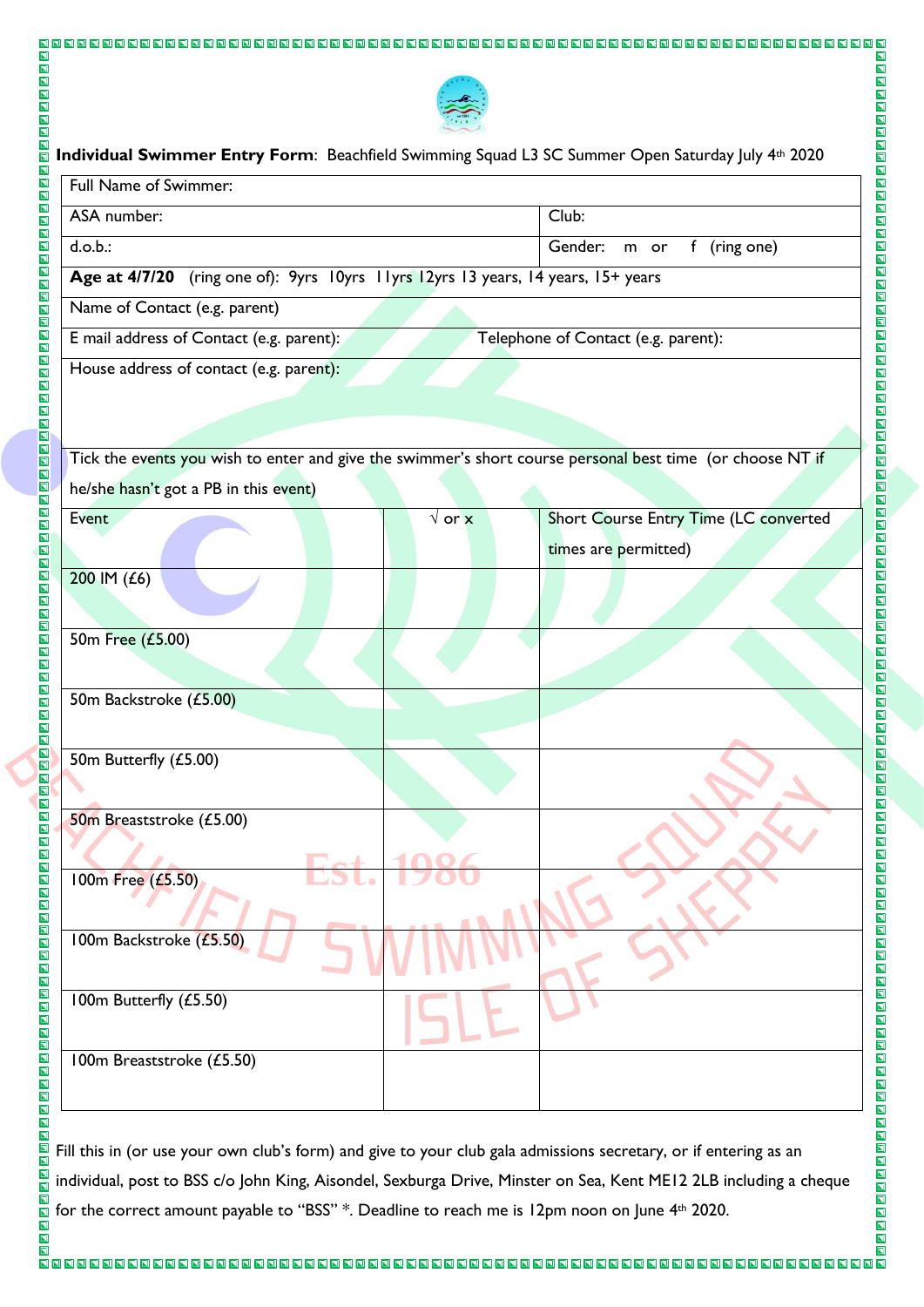

 $\overline{\mathbf{N}}$ 

00000000000

0000000000

00000000000

**NAGE** 

OOOO

OOOO

同 靣  $\overline{\mathbf{E}}$  $\overline{\blacksquare}$ 

 $\blacksquare$ 

N N N N N N N N

 $\overline{\mathbf{z}}$ 

 $\overline{\mathbf{z}}$ 

o da da da da da da da d

**N N N N N N N N** 

靣

 $\overline{\blacksquare}$ 

圖

## **FOR CLUB ENTRIES ONLY** – BSS Summer Open Saturday July 4th 2020

**Club consolidated entry form**. Please would club gala secretaries fill this in, if entries are to be done centrally. Also send all of the individual entry forms, the officials' form and a cheque\* payable to "BSS" to John King by June 4th 2020. Alternatively, a Hytek entry file for club entries will be made available on our website by March 1st 2020 for clubs who wish to use it. Please still send this form filled in as well though.

Name of Club

 $\blacksquare$  $\overline{\blacksquare}$ 

 $\blacksquare$ 

BODO

Ē 靣  $\overline{\mathbf{E}}$  $\overline{\blacksquare}$  $\overline{\mathbf{z}}$  $\blacksquare$ 

 $\overline{\mathbf{N}}$ INDIN 同  $\overline{\blacksquare}$ 

OOO

 $\blacksquare$ 

**N D D D** 同

OOOO

OOO

同 同

N N N N N

**BBBBBBBBB** 

 $\blacksquare$ 

OOOO

 $\overline{\mathbf{p}}$  $\overline{\blacksquare}$  $\overline{\mathbf{B}}$  $\overline{\blacksquare}$ 

 $\blacksquare$ 

 $\blacksquare$ 

OOO

 $\overline{\mathbf{E}}$  $\overline{\blacksquare}$  $\overline{\blacksquare}$  $\overline{\blacksquare}$ **ELE** 

OOO

 $\blacksquare$ 

 $\overline{\blacksquare}$  $\overline{\mathbf{z}}$ 

**NDD**  $\overline{\mathbf{p}}$  $\blacksquare$ 

 $\overline{\blacksquare}$  $\overline{\mathbf{N}}$ 

回

0000000000000000000

|  | Name of Contact | Position |  |
|--|-----------------|----------|--|
|--|-----------------|----------|--|

Email address

Telephone

|                         |           | Sub Totals £ |
|-------------------------|-----------|--------------|
| Number of 200IM entries | $X_E6.00$ |              |
| Number of 100m Entries  | X £5.50   |              |
| Number of 50m Entries   | $X$ £5.00 |              |
| Coach Pass - for access |           |              |
| to poolside (strictly   | Xf12      |              |
| controlled)             |           |              |
| <b>Grand Total</b>      |           |              |

Many thanks – please return all forms and the cheque\* (payable to "BSS") by June  $4<sup>th</sup>$  2020 to

John King c/o Beachfield Swimming Squad

Aisondel

Sexburga Drive, Minster on Sea

Kent ME12 2 LB

Johngking | 19@live.com

tel. 01795 876912 or 07849295958

**\*Or pay directly into our account at Barclay's Bank**

### **"BSS"**

**Account Number: 70386758**

**Sort Code: 20 54 11**

**Mark the payment with the name of your club (or if entering individually, the swimmer's first and second name, followed by the word "Summer")**